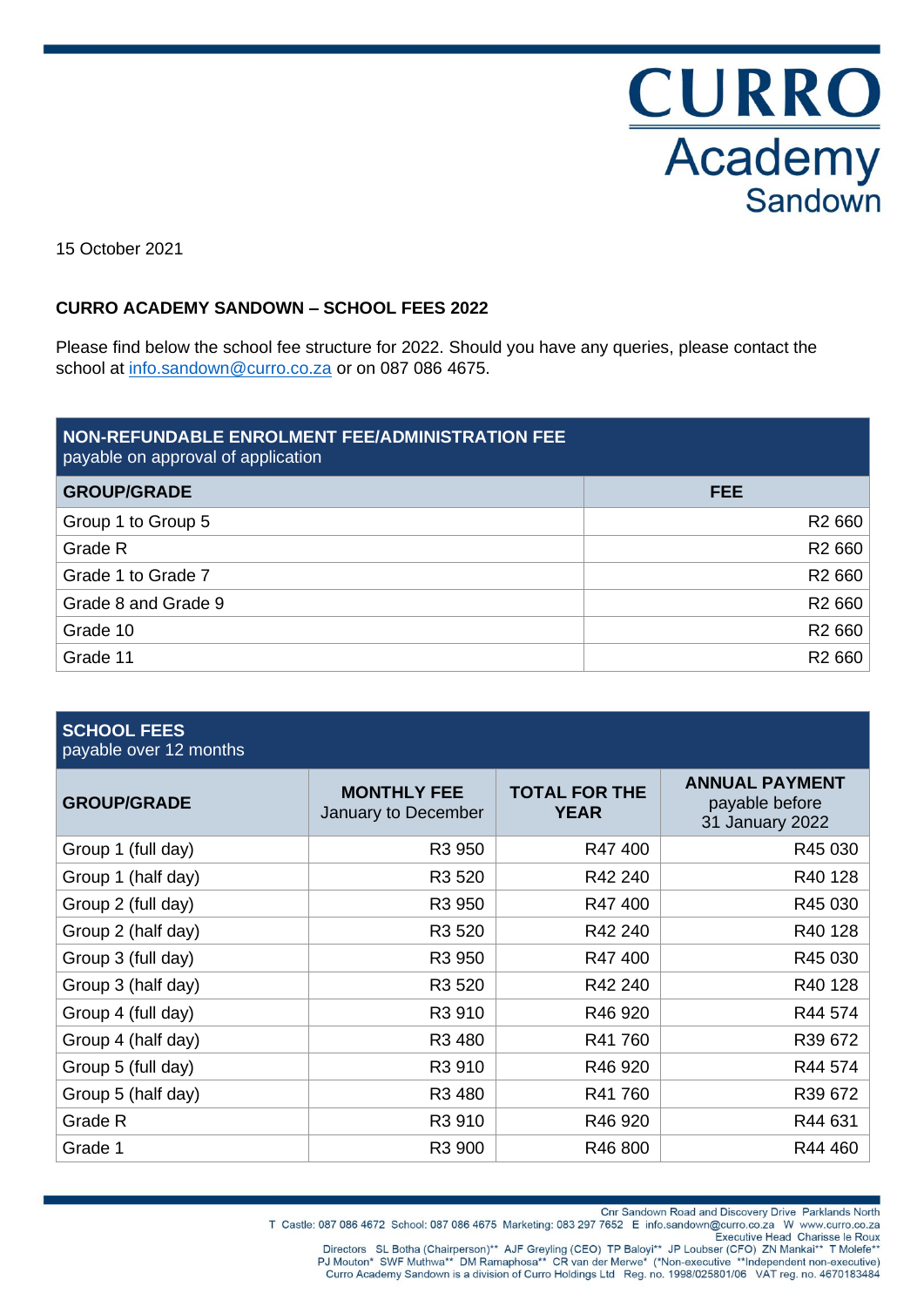

### **SCHOOL FEES** payable over 12 months

| <b>MONTHLY FEE</b><br>January to December | <b>TOTAL FOR THE</b><br><b>YEAR</b> | <b>ANNUAL PAYMENT</b><br>payable before<br>31 January 2022 |
|-------------------------------------------|-------------------------------------|------------------------------------------------------------|
| R3 900                                    | R46 800                             | R44 460                                                    |
| R3 900                                    | R46 800                             | R44 460                                                    |
| R3 900                                    | R46 800                             | R44 460                                                    |
| R3 900                                    | R46 800                             | R44 460                                                    |
| R3 900                                    | R46 800                             | R44 460                                                    |
| R3 900                                    | R46 800                             | R44 460                                                    |
| R4 470                                    | R53 700                             | R51 015                                                    |
| R4 470                                    | R53 700                             | R51 015                                                    |
| R4 470                                    | R53 700                             | R51 015                                                    |
| R4 470                                    | R53 700                             | R51 015                                                    |
|                                           |                                     |                                                            |

# **OTHER FEES**

payable over 12 months

| <b>SERVICE</b>                                                                               | <b>MONTHLY FEE</b><br>January to December | <b>TOTAL FOR THE YEAR</b> |
|----------------------------------------------------------------------------------------------|-------------------------------------------|---------------------------|
| Aftercare (full day)                                                                         | R <sub>1</sub> 110                        | R13 320                   |
| Aftercare day visitor (including lunch)                                                      | R75 per day                               | N/A                       |
| Aftercare holiday visitor full day (including lunch)                                         | R <sub>120</sub> per day                  | N/A                       |
| Aftercare holiday visitor half day (including lunch)                                         | R75 per day                               | N/A                       |
| Aftercare late pickup (Grade R to Grade 11)                                                  | R75                                       | N/A                       |
| Castle half-day late pickup (Group 1 to Group 5)                                             | <b>R75</b>                                | N/A                       |
| Castle full-day late pickup (Group 1 to Group 5)                                             | <b>R75</b>                                | N/A                       |
| Stationery Grade R to Grade 11 (compulsory<br>from school - to be paid upfront via EFT/Card) | Once-off, as per list                     | N/A                       |
| Textbooks Grade 1 to Grade 11                                                                | Once-off, as per list                     | N/A                       |
| Levy Group 1 to Group 5<br>(in-house activities, photographs)                                | <b>R80</b>                                | R960                      |
| Levy Grade R to Grade 10<br>(in-house activities, photographs)                               | <b>R80</b>                                | R960                      |
| Once-off consumable fee Group 1 to Group 5<br>(Art bag, communication book, tissues)         | R <sub>110</sub>                          | N/A                       |
| Once-off consumable fee Grade R (art supplies)                                               | R <sub>200</sub>                          | N/A                       |
| Once-off enrichment fee Group 1 to Group 2 (fun<br>activities and special days)              | R <sub>160</sub>                          | N/A                       |
| Once-off enrichment fee Group 3 to Group 5 (fun<br>activities and special days)              | R <sub>160</sub>                          | N/A                       |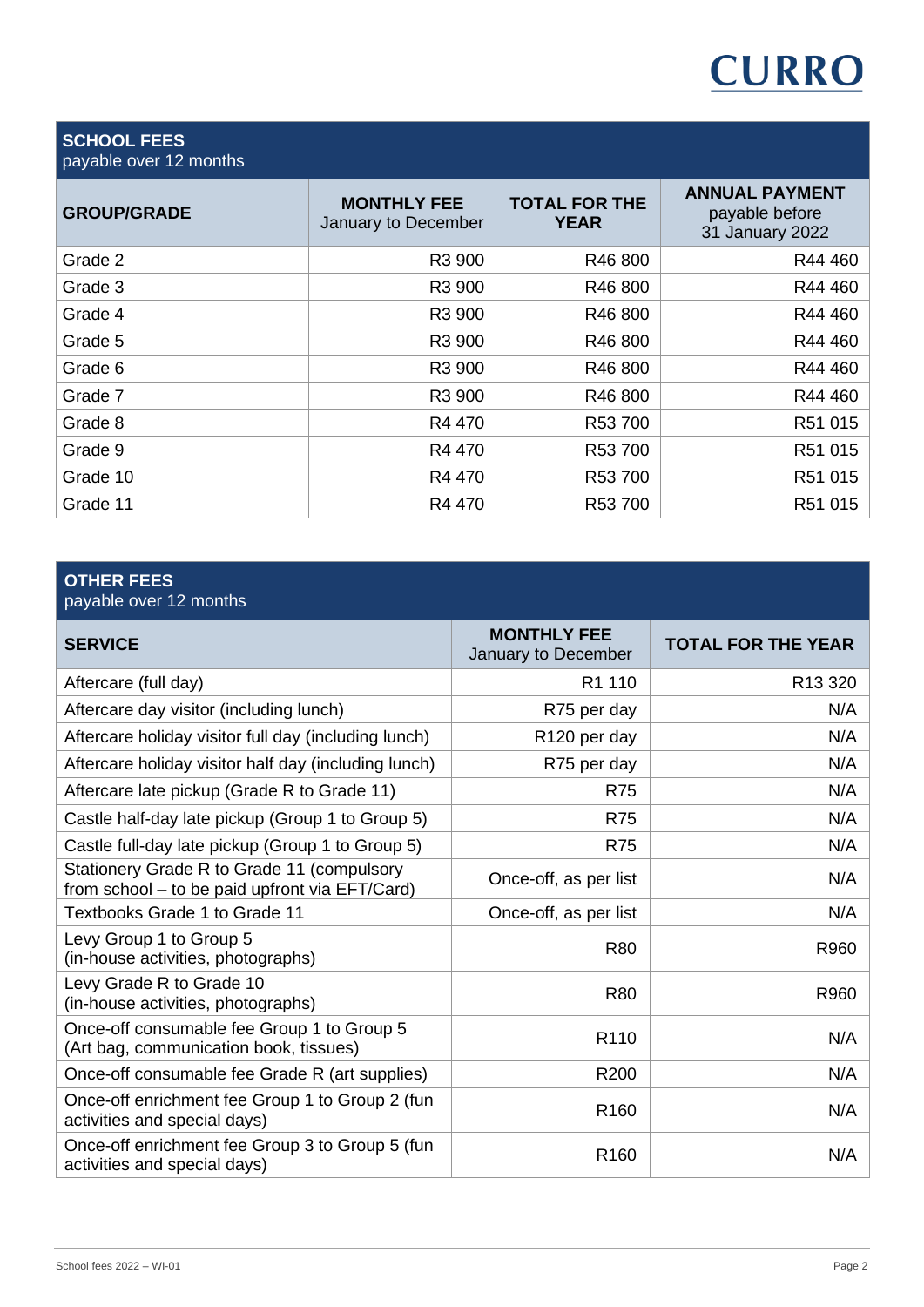

| <b>OTHER FEES</b><br>payable over 12 months                                                                                                                                                        |                                           |                           |
|----------------------------------------------------------------------------------------------------------------------------------------------------------------------------------------------------|-------------------------------------------|---------------------------|
| <b>SERVICE</b>                                                                                                                                                                                     | <b>MONTHLY FEE</b><br>January to December | <b>TOTAL FOR THE YEAR</b> |
| Wider subject choice offering<br>Grades 8 to 11: Cost per subject<br>Costs are only applicable if taken as an additional 8th,<br>9th or 10th subject<br>(See more information under general below) | R600                                      | R7 200                    |

Technology provision, support and services will be included in the school fees. Parents and guardians will still need to purchase devices and textbooks (hard copy and/or e-books) in accordance with the schooling model.

| <b>PAYMENT METHODS 2022</b> |                                                                                                                                 |  |  |
|-----------------------------|---------------------------------------------------------------------------------------------------------------------------------|--|--|
| Method 1                    | Annual payment in advance, due by 31 January 2022.                                                                              |  |  |
| Method 2                    | Debit-order payments, which can be scheduled monthly in advance x 12 months on or about<br>the 2nd, 16th or 26th of each month. |  |  |
|                             | YOUR FAMILY CODE IS REQUIRED AS THE REFERENCE FOR ALL PAYMENTS.                                                                 |  |  |
|                             | Please note that cash is not accepted as a form of payment for fees at the school.                                              |  |  |

### **DEBIT-ORDER COMPLETION**

If you are not yet paying by debit order, we request that you do so as soon as possible since this substantially reduces the administrative burden to identify deposits into our bank account and allocate to the correct learner accounts. We rely on predictable monthly cash flows to manage our affairs.

Please complete a debit-order form and deliver it by hand to the school's bursar before 3 December 2021. The form is available from the school and on the Curro website at www.curro.co.za.

| <b>BANK DETAILS</b>   |                                              |
|-----------------------|----------------------------------------------|
| Name of account       | Curro Holdings Ltd T/A Curro Academy Sandown |
| <b>Bank</b>           | <b>FNB</b>                                   |
| <b>Account number</b> | 62697450147                                  |
| <b>Branch code</b>    | 204109                                       |
| <b>Reference</b>      | Family code                                  |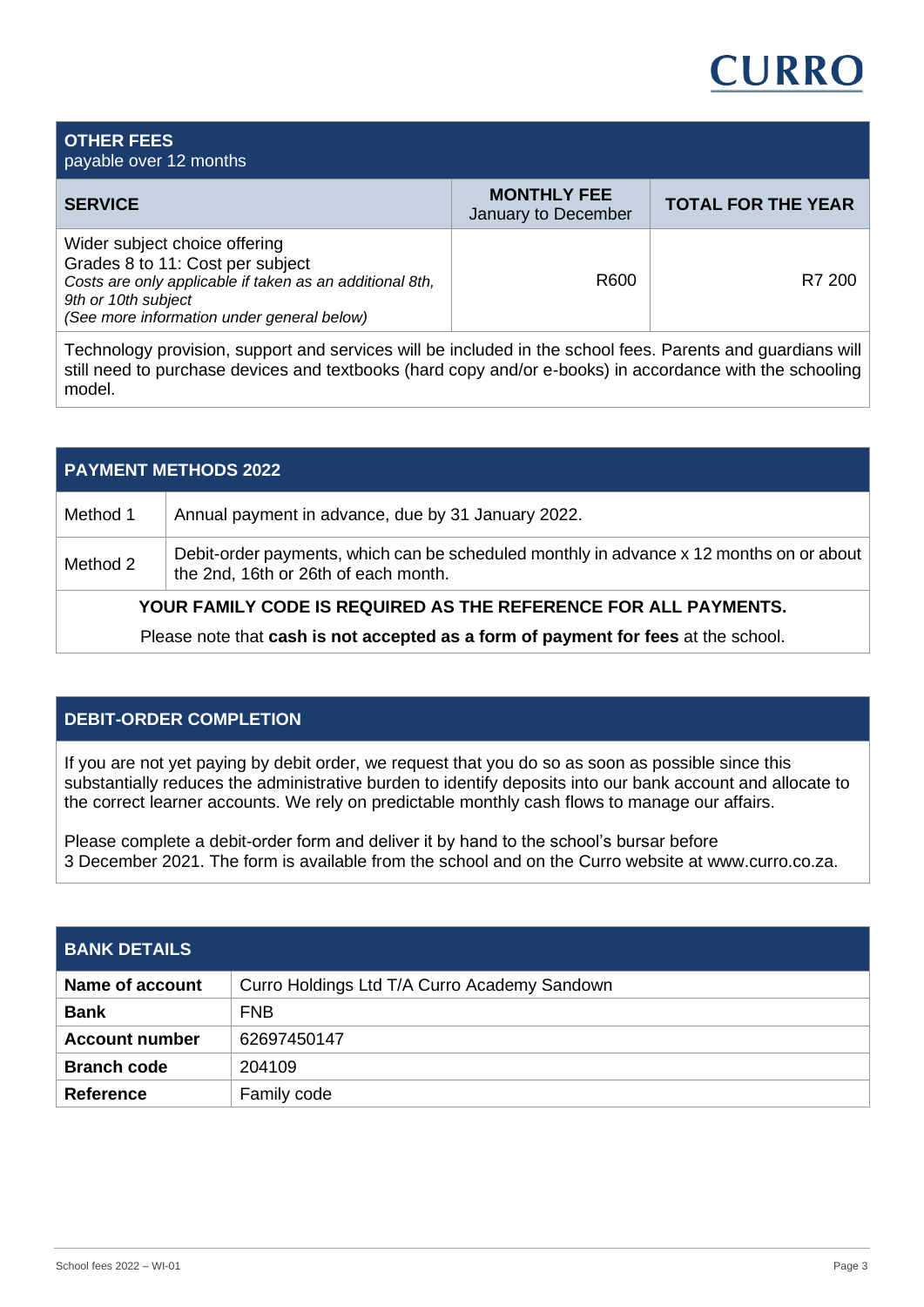

#### **GENERAL**

#### **1. School fees**

School fees for 2022 exclude the following:

- All textbooks and learning materials
- School uniforms
- Additional stationery that may be required
- Entrance fees, travel costs, accommodation and food for school excursions and sports trips (unless otherwise advised by the school)
- Therapists' or psychologists' fees

## **2. Aftercare fees**

Aftercare fees for 2022 include the following:

- One meal per day
- Supervision
- Limited homework support

Aftercare fees for 2022 exclude the following:

• Specialist subject and homework support

#### **3. Wider subject choice offering**

A wider subject choice offering is now available to all learners at Curro and Curro-managed schools across the country. The online classes are available during normal class times. An additional charge is applicable to learners who opt for an additional subject (8th, 9th or 10th subjects), as outlined below.

| <b>SUBJECT</b>                         | <b>GRADES</b>       | <b>MONTHLY FEE</b><br>(only for 8th, 9th,<br>10th subjects) |
|----------------------------------------|---------------------|-------------------------------------------------------------|
| Accounting                             | Grades 10 and 11    | R600                                                        |
| <b>AP English</b>                      | Grade 10            | R600                                                        |
| <b>AP Mathematics</b>                  | Grades 10 and 11    | R600                                                        |
| <b>Business Studies</b>                | Grade 10            | R600                                                        |
| <b>CAT</b>                             | Grades 10 and 11    | R600                                                        |
| <b>Design Studies</b>                  | Grades 10 and 11    | R600                                                        |
| Economics                              | Grade 10            | R600                                                        |
| <b>Engineering Graphics and Design</b> | Grade 10            | R600                                                        |
| <b>French Conversation</b>             | French Delf (A1/A2) | R600                                                        |
| French Second Additional Language      | Grade 10            | R600                                                        |
| Geography                              | Grades 10 and 11    | R600                                                        |
| <b>History</b>                         | Grades 10 and 11    | R600                                                        |
| isiXhosa                               | Grades 8 to 11      | R600                                                        |
| isiZulu                                | Grades 8 to 11      | R600                                                        |
| <b>Information Technology</b>          | Grades 10 and 11    | R600                                                        |
| <b>Life Sciences</b>                   | Grades 10 and 11    | R600                                                        |
| <b>Mathematical Literacy</b>           | Grades 10 and 11    | R600                                                        |
| <b>Physical Sciences</b>               | Grades 10 and 11    | R600                                                        |